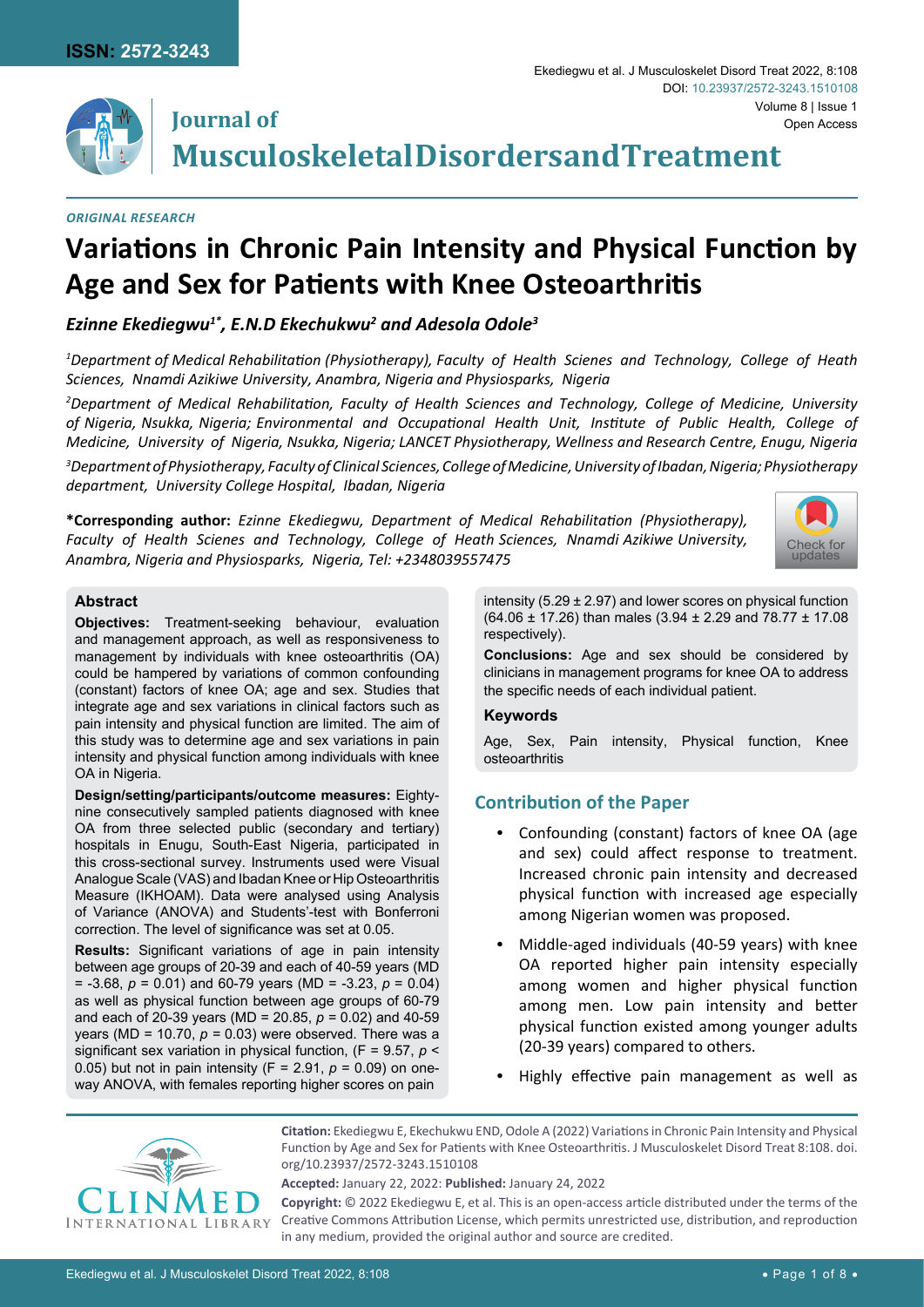interventions to improve physical functions needful for women with knee OA at 40-59 years of age in Nigeria.

## **Introduction**

Osteoarthritis (OA) is a classic debilitating agerelated disorder characterized by slow progressive articular cartilage destruction, ultimately leading to disabling pain and joint dysfunction [[1](#page-6-0)-[3](#page-6-1)]. The knee, a weight bearing joint has been reported to be the most commonly affected joint especially among Africans [[3](#page-6-1)]. Osteoarthritis of the knee tends to cause the greatest burden to the adult population as joint pain and stiffness leads to significant disability requiring surgical intervention [\[3\]](#page-6-1), especially total knee replacement [[4](#page-6-2)]. Common endogenous predisposing factors of knee OA include age and sex. While stress is associated with agerelated loss in the ability of body cells and tissues to maintain homeostasis [\[5\]](#page-6-3), the prevalence and incidence of knee OA is higher in women than in men, and in women, it increases dramatically around the time of menopause due to loss of oestrogen with resultant lower cartilage turnover [[6](#page-6-4)[-8\]](#page-6-5).

Age and sex differences in the clinical status of individuals with chronic pain are likely to affect their treatment-seeking behaviour, the evaluation and treatment approach, and the responsiveness to treatment [[9](#page-6-6)]. Previous studies on the relationship between age and the intensity of chronic pain revealed direct, inverse or no relationship [[10\]](#page-6-7). Variability of the pain assessment tools had been suggested to be the reason for the inconsistencies. However, there was no age difference in the intensity of chronic pain measured with uni-dimensional scales (Visual Analogue scale and so on) [\[10](#page-6-7)]. Sex differences have been observed in pain intensity and self-reported functional ability but not in actual functional performance [\[11](#page-6-8)]. Published studies that simultaneously integrate both domains of age and sex among knee OA patients are limited particularly in Nigeria. Developing countries have seen that cultural factors affect the degree of pain, which also invariably affects physical function in such population. It was hypothesized that there would be increased chronic pain intensity and decreased physical function with increased age especially among women. As such, this study aimed to describe the variations of age and sex in chronic pain intensity and physical function in a sample of Nigerians with osteoarthritis (OA) of the knee.

## **Methodology**

## **Participants**

The sample size for this cross-sectional exploratory survey was 99, calculated using the formula by Sullivan [[12](#page-6-9)] (using prevalence of knee OA from a hospital-based study in Nigeria to be 6.9% [\[13](#page-6-10)].

 $N = p(1-p)(z/E)^2$ 

Where:

N = Sample size

p = Prevalence (Prevalence of knee OA from a hospital-based study in Nigeria = 6.9% [[13](#page-6-10)]

z = 1.96 {that is, 95% confidence interval (alpha level  $= 0.05$ }

E = Margin of error (1%)

Thus N (sample size) =  $0.069$  (1 -  $0.069$ ) (1.96/0.01)<sup>2</sup> = 82.17

### **Eligibility criteria**

Consecutive sampling technique was used to recruit one hundred and four patients who fulfilled all the inclusion criteria from Parklane, National Orthopaedic and University of Nigeria Teaching hospitals, Enugu, South-East Nigeria. After recruitment, patients who consented to participate in the study completed demographic/clinical data forms and the selected instruments. Participants were free to drop out of the study at any point without providing a reason.

Participants eligible for the study were patients with (i) The ability to read and write Igbo or English, (ii) Having chronic clinical features of only knee OA according to the Clinical Classification Criteria for knee OA of the American College of Rheumatology (ACR). The ACR clinical classification criteria for diagnosing osteoarthritis of knee joint (2012) involves using history and physical examination (pain in the knee and at least any 3 of the following- over 50 years of age, less than 30 minutes of morning stiffness, crepitus on active movement, bony tenderness, bony enlargement or no palpable warmth of the synovium) or using history, physical examination and radiographic findings (pain in the knee and at least any 1 of the following- over 50 years of age, less than 30 minutes of morning stiffness, crepitus on active movement or presence of osteophytes) [\[14](#page-6-11)].

Participants were excluded according to the following criteria; (i) Prior knee surgery (ii) Acute knee trauma (iii) Any other form of arthritis (iv) Intra-articular corticosteroid injection to the knee(s) 3 weeks prior recruitment for the study (v) Previous knee arthroscopic or arthroplasty. Each participant performed the physical performance tests on IKHOAM as the researcher or a trained research assistant (physiotherapists) rated.

## **Measures**

**Pain Visual Analogue Scale (PVAS): English and Igbo versions [[15](#page-6-12)[,16](#page-6-13)]:** It is a continuous scale comprising of a horizontal (HVAS) or vertical (VVAS) line which measures from 0 to 10 m and is anchored by 2 verbal descriptors, one for each symptom extreme [\[15](#page-6-12),[17](#page-6-14)] with 0m indicating 'no pain', 5 m indicating 'moderate pain' and 10 m indicating 'worst imaginable pain' [\[17](#page-6-14)- [19\]](#page-6-15). Using a ruler, the score is determined by measuring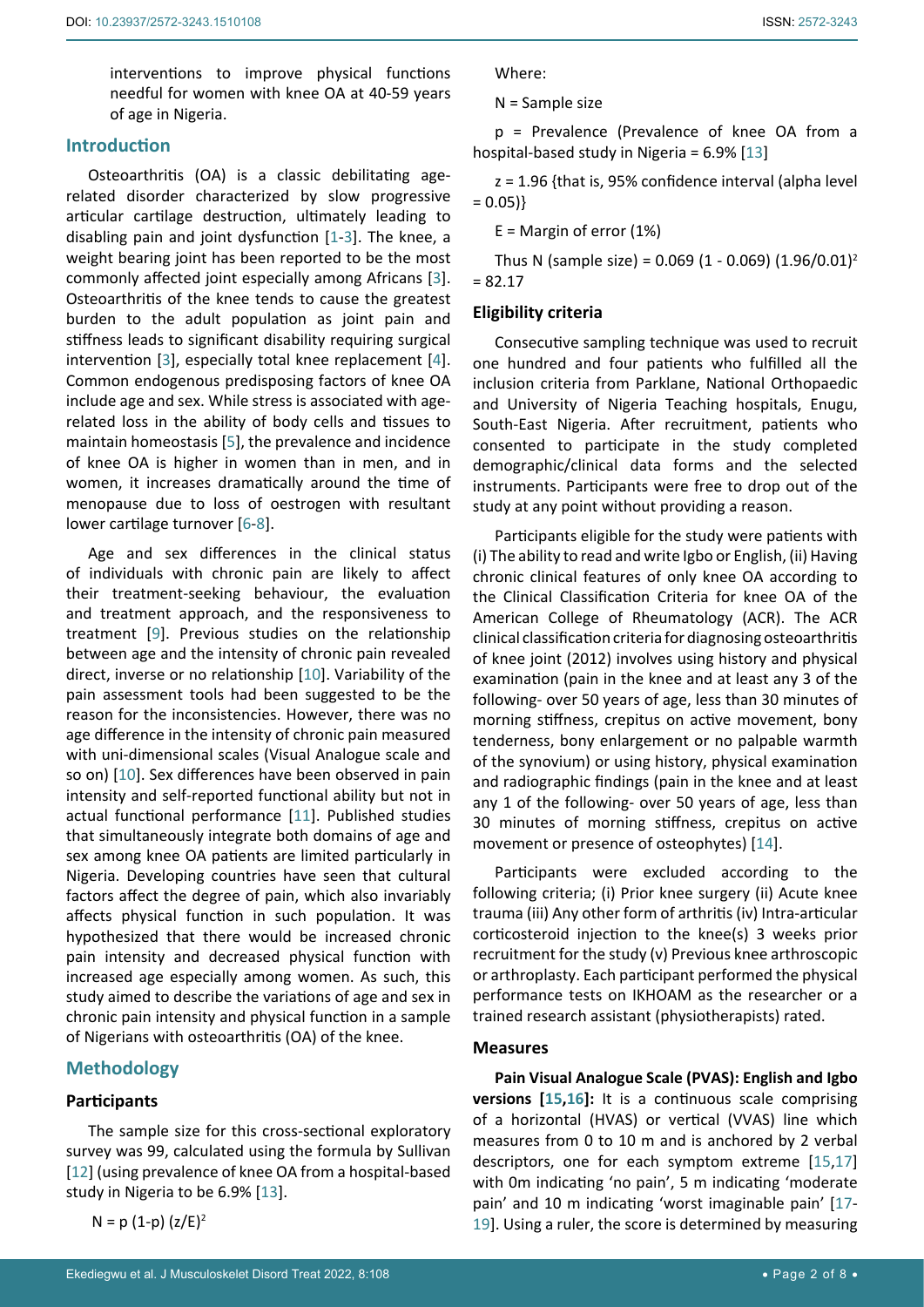the distance (m) on the 10 m line between the "no pain" anchor and the patient's mark, providing a range of scores from 0-10 [[17\]](#page-6-14). A higher score indicates greater pain intensity and vice versa. The pain VAS has been shown to possess adequate reliability and validity [[20](#page-6-17)]. Test-retest reliability has been shown to be good, but higher among literate than illiterate patients [\[18](#page-6-18)]. In patients with pain associated with knee OA, the scale has demonstrated sensitivity to changes in pain assessed hourly for a maximum of 4 hours and weekly for up to 4 weeks following analgesic therapy [[21\]](#page-6-19).

**Ibadan Knee or Hip Osteoarthritis Measure (IKHOAM): English and Igbo versions [[13,](#page-6-10)[22](#page-6-20)]:** The scale is a 3-domain/part, 33- item instrument with domains consisting of activity limitations, participation restrictions and physical performance tests (250m walk test, one leg stance test, stairs climbing test, squat test, and balance test on a balance board). The IKHOAM has been tested for validity [[13\]](#page-6-10), responsiveness [\[13](#page-6-10)], reliability [[23](#page-6-21)] and minimal clinical important difference [[22](#page-6-20)]. The maximum obtainable score on IKHOAM is 232. The score for a subject was calculated as the percentage of the total possible score. Low score on IKHOAM implies low level of physical functioning ability and vice versa [\[24](#page-6-22)].

#### **Ethical issues**

Ethical approval (UI/EC/15/0059) was sought and obtained from the University of Ibadan/University College Hospital Health Research Ethics Committee before the commencement of the study. Permission to conduct the study was obtained from the various Heads of Physiotherapy department; General, Medical and Surgical units of the selected public hospitals before the commencement of the study. Informed consent was sought and obtained from each participants using an informed consent form before the participants were screened for eligibility.

#### **Procedure**

After recruitment, patients who consented to

participate in the study completed demographic/ clinical data forms and the various instruments. Each participant performed the physical performance tests on IKHOAM as the researcher or an assistant rated.

#### **Data analysis**

Obtained data was cleaned, entered into and analysed using SPSS (Statistical Package for the Social Sciences) software, version 15.0 for Windows 7. Descriptive statistics (mean, standard deviation (S.D.), range, and frequency) was used to summarize the demographic (age, sex, occupation, religion, marital status and so on) as well as clinical variable (affected knee). According to World Health Organisation (WHO), the standard age categorization is the five-year age group: 0-4, 5-9 and so on [\[25\]](#page-6-16). To increase power and minimize the number of comparisons made, the originally 13 age categories were collapsed into 4 age groups (20-39, 40-59, 60-79, and 80+) when testing for differences due to sex and age. Two-way analysis of variance (ANOVA) and Students'-test with Bonferroni correction was used because of multiple comparisons. The level of significance was set at 0.05.

### **Results and Discussions**

#### **Demographic information**

One hundred and four patients (18 males, 86 females) with knee osteoarthritis ranging between 20 and 84 years participated in this study but only eighty-nine of them (16 males, 73 females) completed the study. With the exception of bilateral knee joint affectation (40.0%), participants with affectation of the right knee joint only were more in distribution (39.1%).

#### **Descriptive data**

In general, participants of 20-39 years reported least and highest scores on pain intensity and physical function respectively as shown in [Table 1.](#page-2-0) The highest score on pain intensity was observed among subjects of 40-59 years of age whereas those beyond 80 years reported the least score on physical function. Female

| <b>Variables</b>           | Age range (years) |                   |                   |                   |                   |                   |
|----------------------------|-------------------|-------------------|-------------------|-------------------|-------------------|-------------------|
|                            | 20-39             |                   | 40-59             |                   | 60-79             |                   |
| Mean age ± S.D             | $32.57 \pm 6.65$  |                   | $52.44 \pm 5.27$  |                   | $67.15 \pm 5.49$  |                   |
| Mean $PI \pm S.D$          | $2.00 \pm 1.91$   |                   | $5.82 \pm 2.45$   |                   | $5.20 \pm 2.98$   |                   |
| Mean $PF \pm S.D$          | $81.53 \pm 14.92$ |                   | $71.26 \pm 14.78$ |                   | $60.09 \pm 20.20$ |                   |
| $(N = 89: M = 16, F = 73)$ |                   |                   |                   |                   |                   |                   |
|                            | <b>Sex</b>        |                   |                   |                   |                   |                   |
| <b>Sub Categories</b>      | Male              | Female            | Male              | Female            | Male              | Female            |
| Mean $PI \pm S.D$          | $1.75 \pm 1.71$   | $2.33 \pm 2.52$   | $5.40 \pm 1.14$   | $5.88 \pm 2.59$   | $4.33 \pm 2.58$   | $5.35 \pm 3.05$   |
| Mean PF± S.D               | $86.21 \pm 8.18$  | $75.29 \pm 21.58$ | $91.55 \pm 2.67$  | $68.18 \pm 13.33$ | $60.53 \pm 18.36$ | $60.01 \pm 20.78$ |
| $(N = 89: M = 16, F = 73)$ |                   |                   |                   |                   |                   |                   |

<span id="page-2-0"></span>**Table 1:** Mean scores (age, PI, PF, number of joints affected) and SD in different age groups among male and female participants.

M: Male; F: Female; S.D: Standard Deviation; PI: Pain Intensity; PF: Physical Function.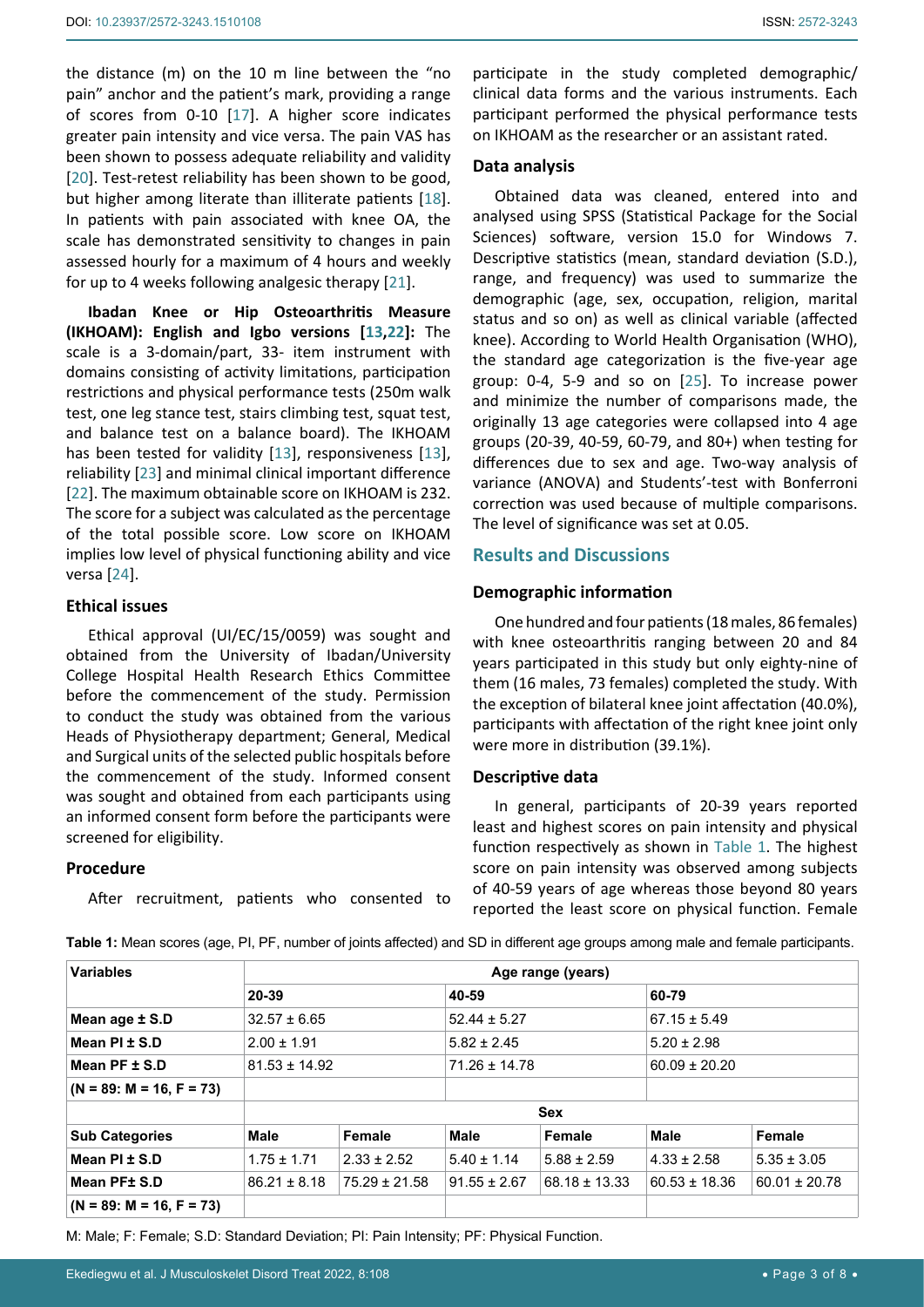<span id="page-3-1"></span>**Table 2:** One-way ANOVA comparing gender differences in pain intensity, and physical function (N = 87).

| <b>Dependent Variables</b> | Independent Variable (Sex) | Mean $±$ S.D      | <b>One-way ANOVA</b> |      |                        |
|----------------------------|----------------------------|-------------------|----------------------|------|------------------------|
|                            |                            |                   | df                   | F    | р                      |
| <b>Pain intensity</b>      | Male                       | $3.94 \pm 2.29$   |                      | 2.91 | 0.09                   |
|                            | Female                     | $5.29 \pm 2.97$   |                      |      |                        |
| <b>Physical function</b>   | Male                       | $78.77 \pm 17.08$ |                      | 9.57 | $< 0.001$ <sup>*</sup> |
|                            | Female                     | $64.06 \pm 17.26$ |                      |      |                        |

df: Degrees of freedom for each estimate of variance; F: F ratios; *p*: Significance of F ratios.

<span id="page-3-0"></span>**Table 3:** Two-way ANOVA showing the interactive effects of age and sex on each of pain intensity and physical function.

|                              |                            |   | <b>Two-way ANOVA</b> |                        |  |  |
|------------------------------|----------------------------|---|----------------------|------------------------|--|--|
| <b>Independent Variables</b> | <b>Dependent Variables</b> |   | F                    | р                      |  |  |
| Age                          | <b>Pain intensity</b>      | 3 | 2.87                 | $0.04^*$               |  |  |
|                              | <b>Physical function</b>   | 3 | 4.74                 | $< 0.001$ <sup>*</sup> |  |  |
| <b>Sex</b>                   | Pain intensity             |   | 0.38                 | 0.54                   |  |  |
|                              | <b>Physical function</b>   |   | 5.84                 | $0.02^*$               |  |  |
| Age <sup>*</sup> Sex         | <b>Pain intensity</b>      | 3 | 0.06                 | 0.98                   |  |  |
|                              | <b>Physical function</b>   | 3 | 1.27                 | 0.29                   |  |  |

S.D: Standard deviation; df: Degrees of freedom for each estimate of variance; F: F ratios; p: Significance of F ratios.

|                            |                       |                                | <b>Table 4:</b> Post-Hoc (Bonierform) paired-multiple comparisons of pain intensity and privsical function between age categories. |                   |                 |  |
|----------------------------|-----------------------|--------------------------------|------------------------------------------------------------------------------------------------------------------------------------|-------------------|-----------------|--|
| <b>Dependent variables</b> | <b>Age Categories</b> | Age Categories: MD (p - value) |                                                                                                                                    |                   |                 |  |
|                            |                       | 20-39 years                    | 40-59 years                                                                                                                        | 60-79 years       | $\geq 80$ years |  |
| <b>Pain intensity</b>      | 20-39 years           |                                | $-3.68(0.01)^{*}$                                                                                                                  | $-3.23(0.04)^{*}$ | $-1.50(1.00)$   |  |
|                            | $40-59$ years         | $3.68(0.01)^{*}$               |                                                                                                                                    | 0.44(1.000)       | 2.18(0.49)      |  |
|                            | 60-79 years           | $3.23(0.04)^{*}$               | $-0.44(1.00)$                                                                                                                      |                   | 1.73(0.98)      |  |
|                            | $\geq 80$ years       | 1.50(1.00)                     | $-2.18(0.49)$                                                                                                                      | $-1.73(0.98)$     | 1               |  |
| <b>Physical function</b>   | $20-39$ years         |                                | 10.15(0.81)                                                                                                                        | 20.85 (0.02)*     | 21.69(0.12)     |  |
|                            | $40-59$ years         | $-10.15(0.81)$                 |                                                                                                                                    | $10.70(0.03)^{*}$ | 11.54(0.67)     |  |
|                            | 60-79 years           | $-20.85(0.02)^{*}$             | $-10.70(0.03)^{*}$                                                                                                                 |                   | 0.84(1.00)      |  |

≥ 80 years  $-21.69(0.12)$   $-11.54(0.67)$   $-0.84(1.00)$  1

<span id="page-3-2"></span>**Table 4:** Post-Hoc (Bonferroni) paired-multiple comparisons of pain intensity and physical function between age categories.

M.D: Mean Difference; \* Significant at *p* < 0.05.

participants reported highest scores on pain intensity especially at 40-59 years (5.88  $\pm$  2.59) whereas their male counterparts reported highest scores on physical function (91.55  $\pm$  2.67) at same age range as shown in [Table 1.](#page-2-0)

The one-way ANOVA [\(Table 2\)](#page-3-1) showed a significant sex variation on physical function only (*p* < 0.05) but not on pain intensity (*p* = 0.09). Females reported higher scores on pain intensity (3.94  $\pm$  2.29) and lower physical function (64.06  $\pm$  17.26) than males (5.29  $\pm$ 2.97 and  $78.77 \pm 17.08$  respectively). On a general note, participants of age group 40 to 59 years reported highest pain intensity whereas those of age group 20 to 39 years reported highest scores on physical function. The two-way analysis of variance [\(Table 3\)](#page-3-0) showed significant main variations of age on pain intensity ( $F =$ 2.87, *p* = 0.04), age on physical function (F = 4.74, *p* < 0.001) and sex on physical function of the participants (F  $= 5.84, p = 0.02$ ). However, there was a non-significant

effect of sex on pain intensity of the participants ( $F =$ 0.38,  $p = 0.54$ ). This means that both pain intensity and physical function vary according to age whereas only physical function varies according to sex. In other words, when sex is ignored, pain intensity and physical function vary with age but when age is ignored, physical function varies with sex, which was not the case for pain intensity.

Also, there was no statistically significant combined effect or interaction between age and sex on both pain intensity (F = 0.06,  $p = 0.98$ ), and physical function of the participants (F = 1.27,  $p = 0.29$ ) as also shown in [Table 3](#page-3-0). This non-significant interactive effect of age and sex on both pain intensity and physical function was also demonstrated in the line graphs of [Figure 1](#page-4-0) and [Figure 2](#page-4-1) respectively where the lines were parallel and did not cross each other. In other words, there is an ordinal interaction between age as well as sex and pain intensity and physical function - in part, because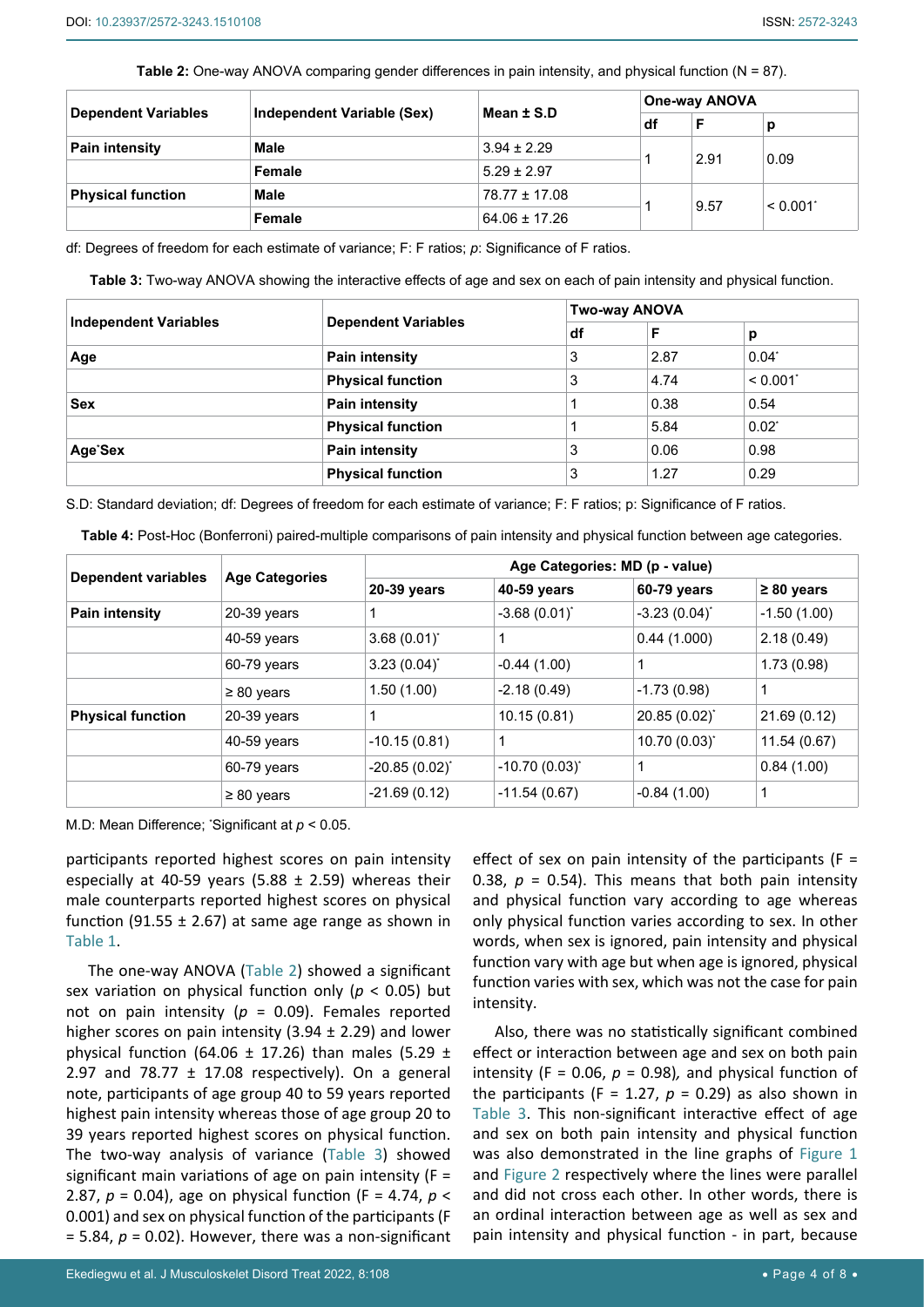<span id="page-4-0"></span>

<span id="page-4-1"></span>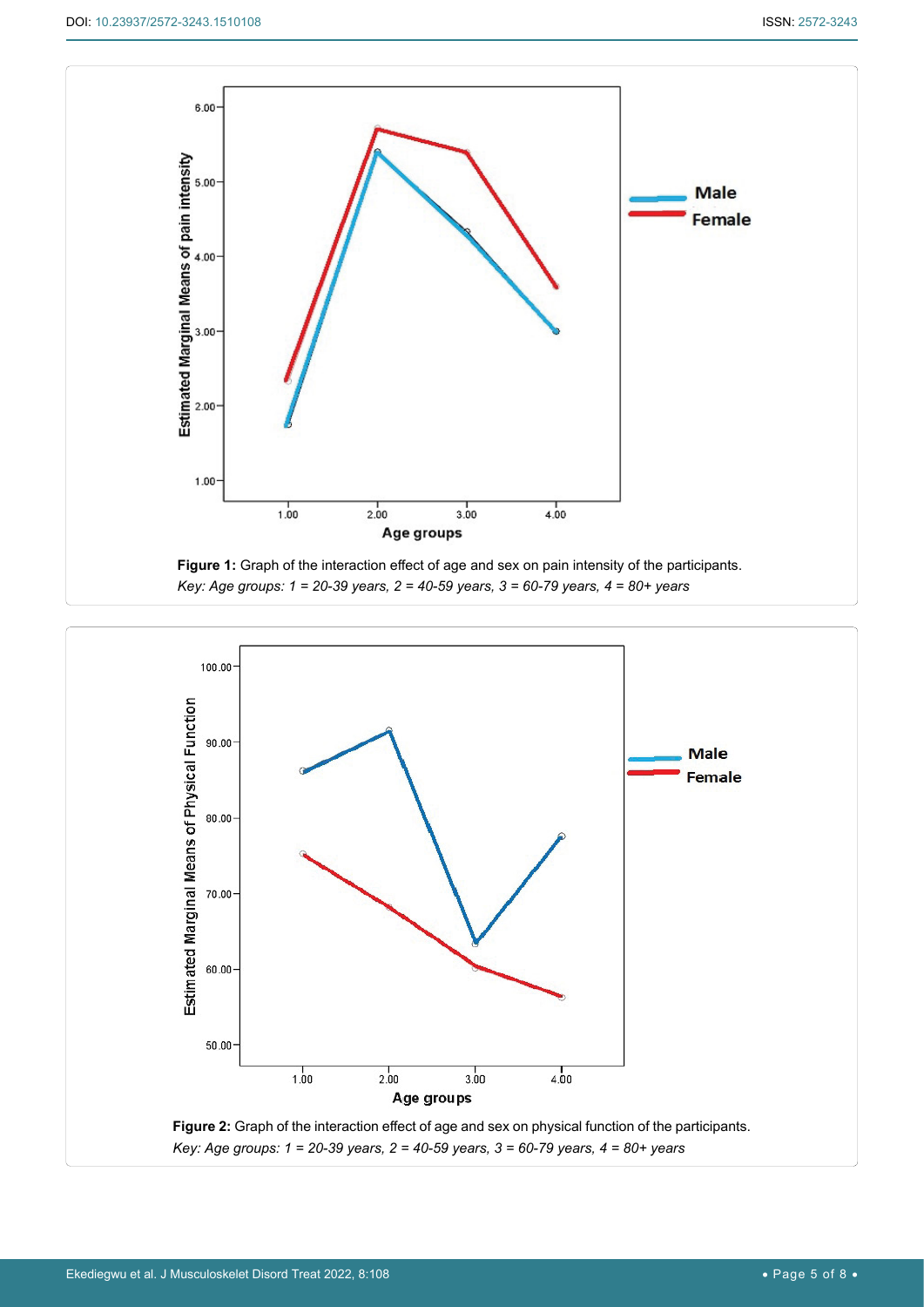there is a consistent order to the levels. This implies that age and sex variations on pain intensity and physical function were different for male participants than it was for females, though not statistically significant.

The Bonferroni post-hoc test ([Table 4](#page-3-2)) revealed that the significant variations in pain intensity was only between age groups 20-39 years and 40-59 years (*p* = 0.01), and age groups 20-39 years and 60-79 years (*p* = 0.04). There was no significant difference between age groups 40-59 years and 60-79 years (*p* = 1.00), 40- 59 years and ≥ 80 years (*p* = 0.49), 60-79 years and ≥ 80 years (*p =* 0.98) as well as between ≥ 80 years and 20-39 years ( $p = 1.00$ ). It is interesting to note that age groups 40-59 years and 60-79 years as well as  $\geq 80$ years and 20-39 years report equally pain intensities (*p* = 1.00) indicating that the pain intensity of participants in such groups were identical. On physical function, the recorded significant difference in ANOVA was only between age groups 20-39 years and 60-79 years (*p =*  0.02) as well as 40-59 years and 60-79 years (*p =* 0.03). There was however no significant differences between age groups 20-39 years and 40-59 years (*p =* 0.81), 20- 39 years and ≥ 80 years (*p =* 0.11), 40-59 years and ≥ 80 years (*p =* 0.67), 60-79 years and ≥ 80 years (*p =* 1.00). Age groups 60-79 years and ≥ 80 years appear to report equal physical function as shown in [Table 4](#page-3-2).

The patients assessed in this study were predominantly female (82%), suggesting that females had greater odds of developing knee OA and generally at a higher risk of it, particularly after menopausal age. This therefore, is consistent with the result of previous studies [[6](#page-6-4)-[8](#page-6-5)] in which the higher prevalence and incidence of knee OA in women increases dramatically around the time of menopause due to loss of oestrogen associated with lower cartilage turnover. Other possible contributory factors to high proportion of females with OA may include molecular changes and lifestyle adaptations (reduced physical activity, diet, obesity and so on) [[26](#page-7-4)].

The results of the present study showed that there are age-and sex variations in chronic pain intensity and physical function of individuals with knee OA as measured by VAS and IKHOAM respectively. It has been previously reported that among patients with chronic pain, there are age and sex differences; and that females presented greater number of distinct chronic pain [\[27\]](#page-7-0). Therefore, findings from this present study are consistent with the reports of Cook and Chastain [[27](#page-7-0)]. The findings show that among male and female participants, pain intensity increased with age below 40 years but decreased beyond that. One would think that pain intensity would increase with age since knee OA is a chronic progressive degenerative joint disease which most often affects middle-aged to elderly people [[27\]](#page-7-0), ultimately leading to disabling pain and joint dysfunction [[2](#page-6-23),[3](#page-6-1),[28\]](#page-7-5), but on the contrary, older

adults appear to have developed effective pain coping strategies. As such, factors such as cohort differences, and/or physiological or psychological adjustment processes are reflected by distinct clinical profiles, which older patients do present with [[27\]](#page-7-0). Additionally, results of few other studies have revealed that when compared with younger patients, older patients report good or better quality of life, mood as well as marital and social satisfaction, notwithstanding experiencing higher chronic pain intensity [[29](#page-7-1),[30\]](#page-7-2).

On physical function, it was not surprising that there was an initial increase among male and female participants between 20 and 39 years, which preceded a decline from 40 years and above but among men, in particular, it increased above 79 years of age. This could possibly be that men appear to have better pain coping strategies than women that invariably helped them to function better physically [\[31](#page-7-3)]. This current study therefore, suggests that older adults (both males and females) with knee OA manage their pain effectively better than the younger ones and among male participants specifically (beyond 80 years), but does not interfere with their physical function.

## **Study Limitations**

A drawback of this study is its cross-sectional design, which gives less helpful information about the possible causative factors to the conclusions drawn from this study. In addition, the sample for male individuals was small; therefore, there should be equal-number of sex replication of this present study to enable a better assessment of age and sex variations on the independent variables. The absence of data on the use and the number of analgesic/anti-inflammatory drugs as well as their diabetic/hypertensive status of the patients are some of the limitations of this study given that these drugs may have interfered with the quality and intensity of the pain. More so, the generalizability of these results to a larger population with knee OA pain may be limited because only individuals with chronic knee OA pain were included in this study.

## **Conclusions**

Significant variations of pain intensity, physical function with age and physical function with sex of the participants seem to exist but there was an insignificant sex variation on pain intensity. When sex is ignored, pain intensity and physical function varies with age but when age is ignored, pain intensity did not vary with sex on the contrary of physical function.

There seems to be significant variations in pain intensity between age groups of 20-39 years and 40- 59 years, as well as 60-79 years respectively while on physical function, there are significant variations between age groups of 20-39 years and 60-79 years respectively as well as 40-59 years and 60-79 years.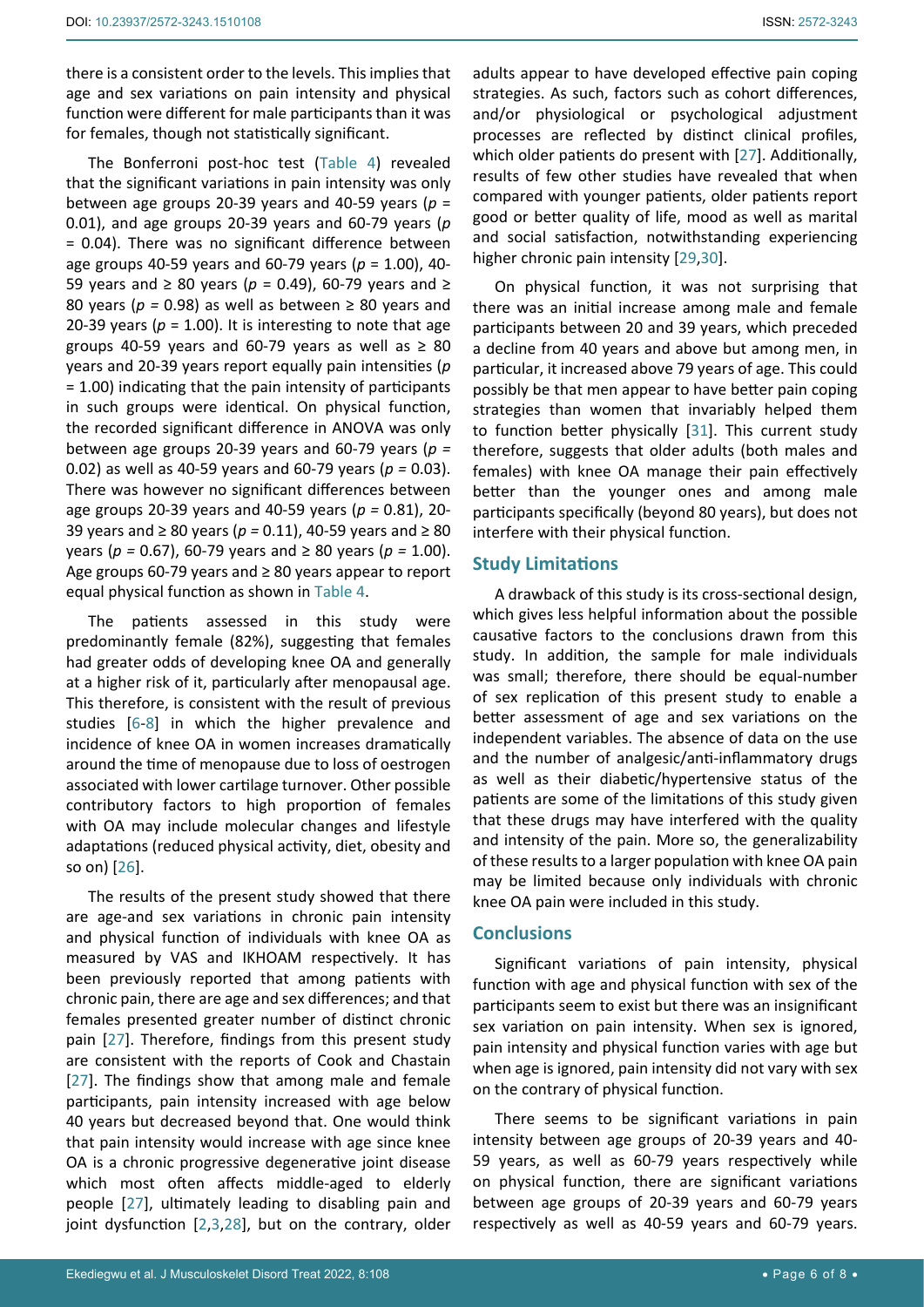Low pain intensity and better physical function existed among younger adults (20-39 years) compared to others.

A significant sex variation was observed on physical function but not on pain intensity with females reporting higher scores on pain intensity and lower scores on physical function. Women with knee OA experienced higher level of pain at 40-59 years compared to men. At 40-59 years, male individuals with knee OA encountered higher level of physical function than their female counterpart using IKHOAM.

Thus, highly effective pain management and interventions to improve physical function are important for Nigerian women with knee OA at 40-59 years of age. Given that age and sex are confounding demographics of knee OA, treatment should therefore be modified in addressing the specific needs of individuals with knee OA.

#### **Acknowledgement**

The authors thank all patients with knee OA in the selected public hospitals in Enugu, South East Nigeria for their kind participation in this study. The authors' sincere thanks are due to the research assistants (physiotherapists), orthopaedic surgeons and nurses for their co-operation with the recruitment.

#### **Ethical Approval**

University of Ibadan/University College Hospital Health Research Ethics Committee (UI/EC/15/0059).

#### **Funding**

The study was self-funded.

#### **Conflicts of Interest**

None declared.

#### **References**

- <span id="page-6-0"></span>1. [Anderson AS, Loeser RF \(2010\) Why is osteoarthritis an age](https://pubmed.ncbi.nlm.nih.gov/20129196/)[related disease? Best Pract Res Clin Rheumatol 24: 15-26.](https://pubmed.ncbi.nlm.nih.gov/20129196/)
- <span id="page-6-23"></span>2. [Crawford DC, Larry EM, Jon EB \(2013\) Conservative](https://pubmed.ncbi.nlm.nih.gov/23705060/)  [management of symptomatic knee osteoarthritis: A flawed](https://pubmed.ncbi.nlm.nih.gov/23705060/)  [strategy? Orthop Rev \(Pavia\) 5: e2.](https://pubmed.ncbi.nlm.nih.gov/23705060/)
- <span id="page-6-1"></span>3. [Anna L, Mark HE, Elaine MD, Cyrus C \(2013\) Epidemiology](https://pubmed.ncbi.nlm.nih.gov/23337796/)  [and burden of osteoarthritis. Br Med Bull 105: 185-199.](https://pubmed.ncbi.nlm.nih.gov/23337796/)
- <span id="page-6-2"></span>4. [DeFrances CJ, Podgornik MN \(2006\) 2004 National](https://pubmed.ncbi.nlm.nih.gov/16703980/)  [hospital discharge survey. Adv Data, 1-19.](https://pubmed.ncbi.nlm.nih.gov/16703980/)
- <span id="page-6-3"></span>5. [Ferrucci L, Cavazzini C, Corsi A, Bartali B, Russo CR, et al.](https://pubmed.ncbi.nlm.nih.gov/12508906/)  [\(2002\) Biomarkers of frailty in older persons. J Endocrinol](https://pubmed.ncbi.nlm.nih.gov/12508906/)  [Invest 25: 10-15.](https://pubmed.ncbi.nlm.nih.gov/12508906/)
- <span id="page-6-4"></span>6. Mahajan A, Tandon V, Verma S, Sharma S (2005) Osteoarthritis and menopause. Journal of Indian Rheumatology Association 13: 21-25.
- 7. [Srikanth VK, Fryer JL, Zhai G, Winzenberg TM, Hosmer D,](https://pubmed.ncbi.nlm.nih.gov/15978850/)  [et al. \(2005\) A meta-analysis of sex differences prevalence,](https://pubmed.ncbi.nlm.nih.gov/15978850/)  [incidence and severity of osteoarthritis. Osteoarthritis](https://pubmed.ncbi.nlm.nih.gov/15978850/)  [Cartilage 13: 769-781.](https://pubmed.ncbi.nlm.nih.gov/15978850/)
- <span id="page-6-5"></span>8. [Linn S, Murtaugh B, Casey E \(2012\) Role of sex hormones](https://pubmed.ncbi.nlm.nih.gov/22632696/)  [in the development of osteoarthritis. PM R 4: S169-S173.](https://pubmed.ncbi.nlm.nih.gov/22632696/)
- <span id="page-6-6"></span>9. [Wright AA, Hegedus EJ, Baxter GD, Abbott JH \(2011\)](https://pubmed.ncbi.nlm.nih.gov/20649479/)  [Measurement of function in hip osteoarthritis: Developing a](https://pubmed.ncbi.nlm.nih.gov/20649479/)  [standardized approach for physical performance measures.](https://pubmed.ncbi.nlm.nih.gov/20649479/)  [Physiother Theory Pract 27: 253-262.](https://pubmed.ncbi.nlm.nih.gov/20649479/)
- <span id="page-6-7"></span>10. [Gagliese L, Melzack R \(1997\) Age differences in the quality](https://www.hindawi.com/journals/prm/1997/709054/)  [of chronic pain: A preliminary study. Pain Research and](https://www.hindawi.com/journals/prm/1997/709054/)  [Management 2: 157-162.](https://www.hindawi.com/journals/prm/1997/709054/)
- <span id="page-6-8"></span>11. [Elboim-Gabyzon M, Rozen N, Laufer Y \(2012\) Gender](https://pubmed.ncbi.nlm.nih.gov/24977076/)  [differences in pain perception and functional ability in](https://pubmed.ncbi.nlm.nih.gov/24977076/)  [subjects with knee osteoarthritis. ISRN Orthop 2012:](https://pubmed.ncbi.nlm.nih.gov/24977076/)  [413105.](https://pubmed.ncbi.nlm.nih.gov/24977076/)
- <span id="page-6-9"></span>12. Sullivan LM (2012) Essentials of biostatistics in public health. (2<sup>nd</sup> edn), Micheal Brown, Jones and Barlett Learning, LLC, USA, 170-187.
- <span id="page-6-10"></span>13. [Akinpelu AO, Alonge OO, Adekanla BA, Odole AC \(2007\)](https://www.ajol.info/index.php/ajbr/article/view/50612)  [Patterns of osteoarthritis seen in physiotherapy facilities](https://www.ajol.info/index.php/ajbr/article/view/50612)  [in Ibadan and Lagos, Nigeria. African Journal Biomedical](https://www.ajol.info/index.php/ajbr/article/view/50612)  [Research 10: 111-115.](https://www.ajol.info/index.php/ajbr/article/view/50612)
- <span id="page-6-11"></span>14. [Huskisson EC, Wojtulewski JA, Berry H, Scott J, Hart FD, et](https://pubmed.ncbi.nlm.nih.gov/4590669/)  [al. \(1974\) Treatment of rheumatoid arthritis with fenoprofen:](https://pubmed.ncbi.nlm.nih.gov/4590669/)  [Comparison with aspirin. Br Med J 1: 176-180.](https://pubmed.ncbi.nlm.nih.gov/4590669/)
- <span id="page-6-12"></span>15. Odole AC, Akinpelu AO (2008) Translation, alternate forms reliability of the Visual Analogue Scale into the three major Nigerian languages. The Internet Journal of Allied Health Sciences Practice 7: 3.
- <span id="page-6-13"></span>16. [Jensen MP, Karoly P, Braver S \(1986\) The measurement](https://pubmed.ncbi.nlm.nih.gov/3785962/)  [of clinical pain intensity: A comparison of six methods. Pain](https://pubmed.ncbi.nlm.nih.gov/3785962/)  [27: 117-126.](https://pubmed.ncbi.nlm.nih.gov/3785962/)
- <span id="page-6-14"></span>17. [Ferraz MB, Quaresma MR, Aquino LR, Atra E, Tugwell P,](https://pubmed.ncbi.nlm.nih.gov/2213777/)  [et al. \(1990\) Reliability of pain scales in the assessment](https://pubmed.ncbi.nlm.nih.gov/2213777/)  [of literate, illiterate patients with rheumatoid arthritis. J](https://pubmed.ncbi.nlm.nih.gov/2213777/)  [Rheumatol 17: 1022-1024.](https://pubmed.ncbi.nlm.nih.gov/2213777/)
- <span id="page-6-18"></span>18. Burckhardt CS, Jones KD (2003) Adult measures of pain: The McGill Pain Questionnaire (MPQ), Rheumatoid Arthritis Pain Scale (RAPS), Short Form McGill Pain Questionnaire (SF-MPQ), Verbal Descriptive Scale (VDS), Visual Analog Scale (VAS), and West Haven-Yale Multidisciplinary Pain Inventory (WHYMPI). Arthritis Rheumatology 49: 96-104.
- <span id="page-6-15"></span>19. Jensen MP, Karoly P (1992) Self-report scale, procedures for assessing pain in adults. In: Turk DC, Melzack R, The handbook of pain assessment. Guilford press, New York, NY, 135-141.
- <span id="page-6-17"></span>20. [Joyce CR, Zutshi DW, Hrubes V, Mason RM \(1975\)](https://pubmed.ncbi.nlm.nih.gov/1233242/)  [Comparison of fixed interval and visual analogue scales for](https://pubmed.ncbi.nlm.nih.gov/1233242/)  [rating chronic pain. Eur J Clin Pharmacol 8: 415-420.](https://pubmed.ncbi.nlm.nih.gov/1233242/)
- <span id="page-6-19"></span>21. [Odole AC, Akinpelu AO \(2010\) Translation of the Ibadan](https://www.ajol.info/index.php/ajbr/article/view/95214)  [knee/hip osteoarthritis outcome measure into Igbo](https://www.ajol.info/index.php/ajbr/article/view/95214)  [language. Afr J Biomed Res 13: 175-181.](https://www.ajol.info/index.php/ajbr/article/view/95214)
- <span id="page-6-20"></span>22. Akinpelu AO, Maduagwu SM, Odole AC, Alonge TO (2011) Prevalence, pattern of knee osteoarthritis in a North Eastern Nigerian Rural Community. East African Orthopaedic Journal 8: 48-54.
- <span id="page-6-21"></span>23. [Odole AC, Odunaiya NA, Akinpelu AO \(2013\) Ibadan](https://pubmed.ncbi.nlm.nih.gov/25161423/)  [knee/hip osteoarthritis outcome measure: Process of](https://pubmed.ncbi.nlm.nih.gov/25161423/)  [development. Ann Ib Postgrad Med 11: 71-76.](https://pubmed.ncbi.nlm.nih.gov/25161423/)
- <span id="page-6-22"></span>24. [American College of Rheumatology \(2012\) Osteoarthritis.](https://www.rheumatology.org/I-Am-A/Patient-Caregiver/Diseases-Conditions/Osteoarthritis)
- <span id="page-6-16"></span>25. [De Klerk BM, Schiphof D, Groeneveld FPMJ, Koes BW,](https://pubmed.ncbi.nlm.nih.gov/19608726/)  [van Osch GJVM, et al. \(2009\) No clear association between](https://pubmed.ncbi.nlm.nih.gov/19608726/)  [female hormonal aspects and osteoarthritis of the hand, hip](https://pubmed.ncbi.nlm.nih.gov/19608726/)